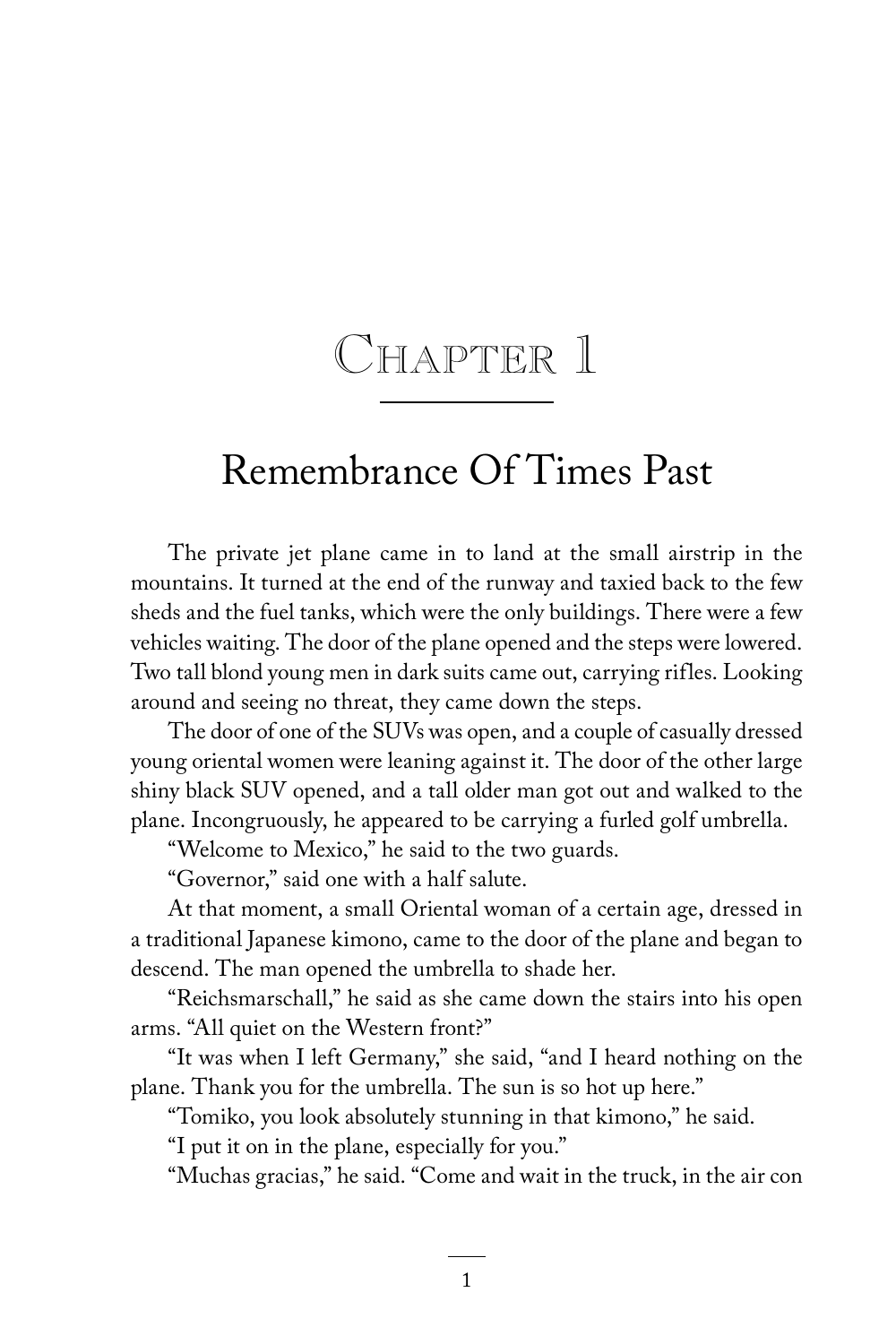until we unload the luggage. I have some of my own guys, and your guys can help."

It only took a few minutes to unload the baggage and place it in the vehicles. The pilots, who did not think refueling was necessary, pulled up the steps and closed the doors. The plane taxied up to the end of the runway, turned, and took off.

"They are going to pick up Teresa, who is in Dallas for a meeting," said Tomiko. "I did not want to bring an official German military plane into Mexican airspace, even if La Contessa says it is OK. It might not look good diplomatically."

After they helped load the luggage into the vehicles, Tomiko gestured to her two guards to board the second SUV with the young women, and the convoy set off. The young women introduced themselves. "We are Governor Munro's guards. We are called Praetorians."

"Yes," said one of the young men. "I thought so. I am Fritz and this is Helmut. We have met some of the members of your organization in Germany. Some of the European leaders like Sheila MacDonald of France use the Praetorians as protection. We have seen when Herr Munro comes to Germany he always brings some of your group. But we understood he was a professional boxer himself, so why does he use women as his guards?"

"Very simple. If he has to hit someone, it does not look good. The law in America is so peculiar that he may be charged himself if some prosecutor does not like him," said one. "But beautiful young women like us," she said smiling. "If we kick a man's ass, everyone thinks it is funny. And if we have to really hurt someone, nobody cares. Everyone knows that we Praetorians are competitive shooters and we shoot people, so no one comes close."

"You are a competitive shooter? We knew the Reichsmarschall was an Olympic champion. But you also shoot."

"Yes," said one of the girls, "I am Tomoko, and I got the bronze in the 25m competition in the last Olympics."

"Maybe you could coach us while we are here," said the other young German. "We are the Reichsmarschall's security and would all like to be better shots."

"I think we can manage that," said the other girl, with a smile. "My name is Mineko. If we can get Tomiko-san out of her husband's bed for a few minutes this weekend, perhaps we can get her to coach us too."

"That won't be anytime soon," said the other. "Munro, which is what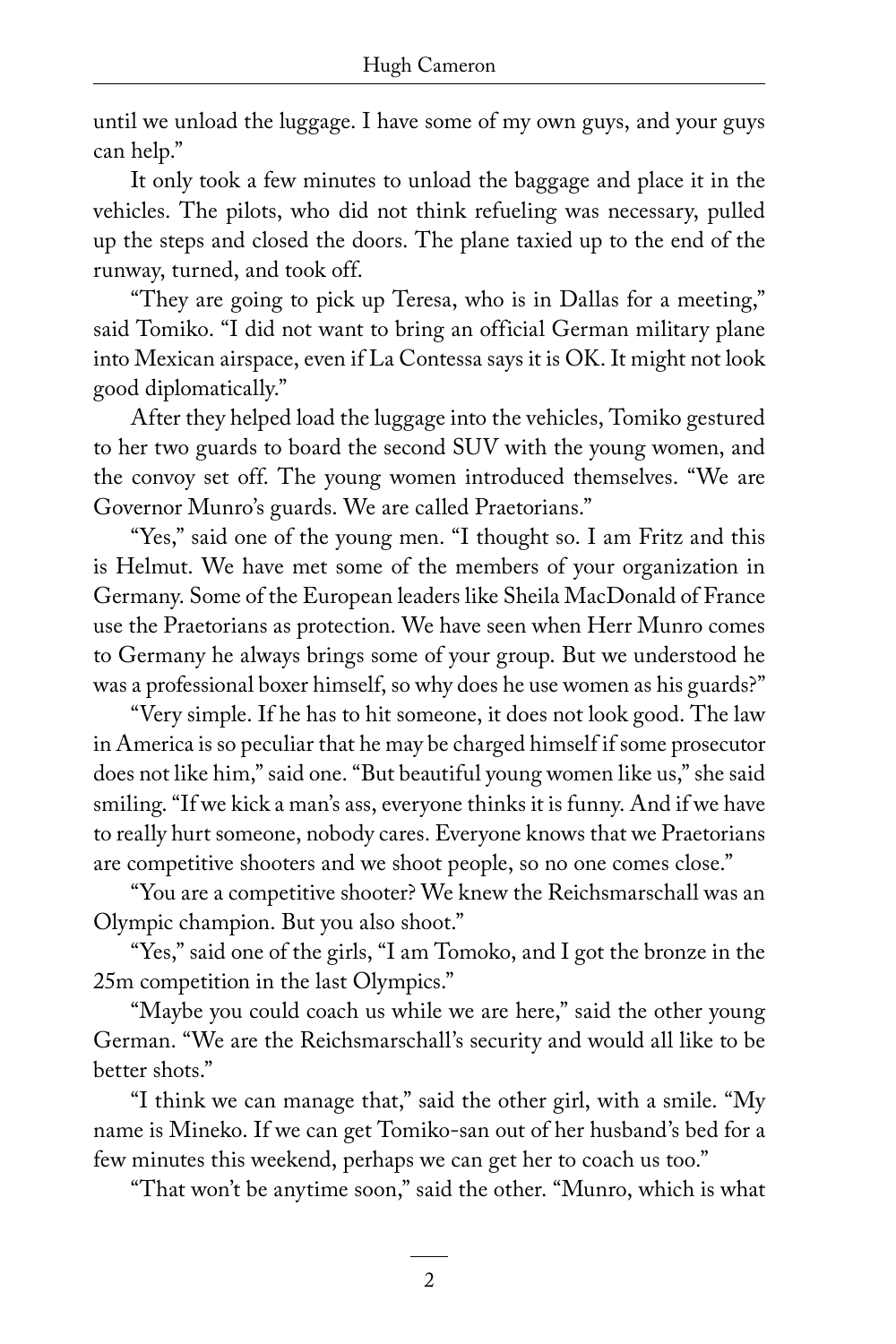he likes us to call him, told us he had not seen her for months, so he had brought a large supply of Viagra with him."

"He may need it," said one of Tomiko's guards. "The general likes men. Not that we know anything about this officially, of course."

"Of course not," said one of the girls. "I think they have what they call an open marriage. But Munro was telling us he has been in love with her for more than thirty years. Their child is less than ten years old. They will fly the child in, in a couple of days. But we think the lovebirds want to spend a little time on their own."

As the lead SUV took them up the mountain road, Munro and Tomiko held each other and talked softly. At the top of one ridge, they took a winding side road.

"It's been a long time since I was last here," said Tomiko, looking around.

"Yes, about two or three years. It is such a gorgeous place I wish we could come more often."

"Me too. But affairs of state. Now things are quieter in Europe, maybe."

"Just to see you again, Tomiko," he said, embracing and kissing her. "You look wonderful, and your scent is as wonderful as always."

"I should. I took a shower on the plane a short time ago and dressed like this as I know you like me in traditional dress."

"I do. I always have. 'A neater, sweeter maiden in a cleaner, greener land.'"

"I know that one." She laughed, kissing him. "'On the road to Mandalay.' She was Burmese."

"Whatever, 'somewhere East of Suez.' God it's good to see you again."

The SUV approached the gates of the estate, where there were armed guards who identified them and waved them through.

"Are they always here?" she asked, indicating the uniformed guards.

"No, usually just a few retainers. But when La Contessa heard you were coming, she sent over some extra men of Hinchcliffe's Legion. It would not look good if the Reichsmarschall of Germany was kidnapped by some drug gang in Mexico."

"Really! Are they back? I thought Hinchcliffe had eliminated all of them years ago."

"I'll tell you later what has happened, but for now, we are here," he said as the vehicle drew up in front of the hacienda.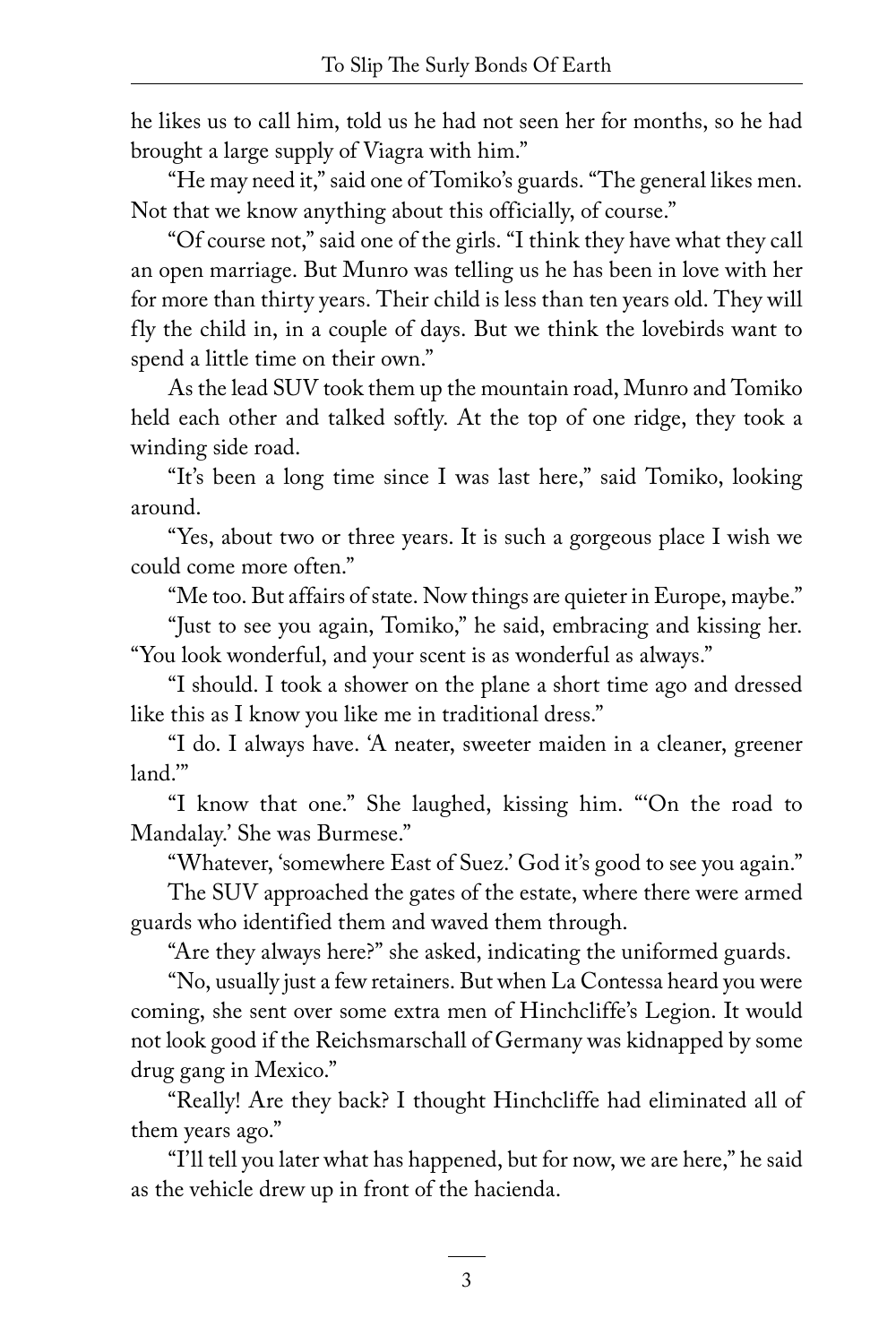"Last time I was here, you carried me up the steps," she said, looking up at him.

"As Julius Caesar said, 'a year older, and no wiser, and the crowds along the Appian Way remain the same.' I think I could manage to carry you into the building, but it would not look good if I dropped the Reichsmarschall of Germany on her bottom."

"Maybe you need more exercise. We should practice now."

"I thought you would never ask," he said, kissing her. "The bedroom is in the same place."

"Come then, husband. I have missed you."

"Gra mo chroi, love of my heart, I have been waiting for you most of my life."

They held hands as they entered the building and climbed the steps to the first floor, entering a room with a glorious view down the valley. Neither had any interest in the view, only in each other. In spite of the passage of time, he was still the strong boy and she was the slim girl of their youth. He picked her up and stood her on the bed.

"Tomiko, l'amour de ma vie," he said as she bent and kissed him. He began to strip off her clothes until she stood naked before him.

"Slim, strong, and ageless as ever," he said, kissing and stroking her. "As beautiful as the first day I met you."

"I remember a large gaijin, who killed men with his bare hands."

"Only one, and I loved him. I remember a small, beautiful, determined woman who brought her children to me to foster. I wanted you the moment I saw you."

"I knew you did, and I you, and I knew you knew. But it took us time."

"I had no choice. I was still married to Elizabeth, who was still the US president. And there were other problems."

"A long road, husband, but we made it and we have a child. Take me now, love of my life."

He laid her down on the bed and began to stroke and kiss her. "Oh, husband," she said. "I have missed your touch."

Later, in dressing gowns, they lounged on the deck, under an awning, looking down the long sweep of the valley below them. Munro was drinking a bottle of Corona beer with a lemon slice stuck in it. Tomiko simply had a glass of sparkling mineral water. They were chatting quietly.

"So tell me about the drug gangs. I thought that Hinchcliffe and her legion had killed them all a long time ago."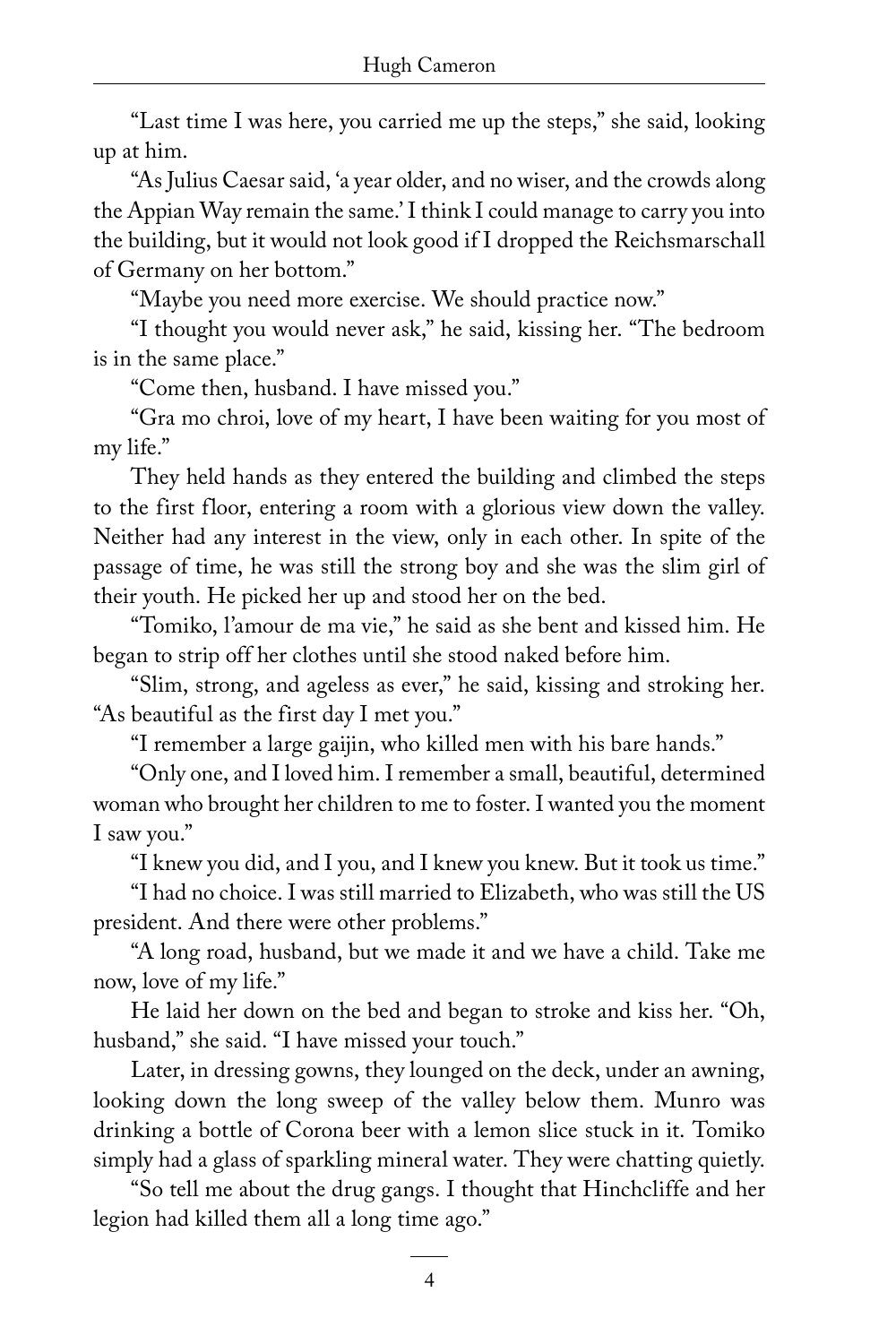"She had. But the Democrats won the last election in the US. It was bound to happen. Any party too long in power becomes corrupt. And Archie Moore had two terms and so did Ash. No matter how hard you try to reduce government corruption, it creeps in."

She nodded. "Yes, I know."

"I was married to Elizabeth when she was president. She, a tough woman who never wept in her life, used to shed tears of rage and despair. These corrupt incompetent Houses would attempt to block anything she did. The deep state would misinterpret any order she gave or take it to an obviously absurd degree. The obfuscation and obstruction. But you know this yourself having been prime minister of Japan, and chancellor of Germany."

"Yes. I know. No matter how hard you try, these slimy bureaucrats sneak in and corrupt everything. They are like cancer. The eternal question, do scum become bureaucrats or does becoming a bureaucrat turn them into scum?"

"Yes, Fermat's last theorem. It is too difficult to clean them out of a federal government. At the state level, I think I have been able to manage, at least so far, by having unexpected audits run by graduate forensic accounting students and law clerks, and I get in the time-and-motion engineers at least annually. I pay the kids bonuses for money saved and criminals convicted. We charge the guilty with everything, including RICO. That frightens them, as if they lose, they lose everything and go to jail for years. So they plead guilty, which means they can be fired with cause, so no pensions and they never work in government again."

"But you could not do that at the federal level, or I never could. Imagine in the US trying to audit the CIA or the FBI or the DOJ. In Germany I tried and Kurt, the current chancellor, tries to follow your example and audit departments, but we have to use military law to do it, and for how long we can keep doing that I don't know. Even then, I use young men, no one above the level of captain as the seniors are usually too compromised." She looked up at him, sighed, and shrugged. "Imagine me saying that, and I promoted most of these men. So what happened in the US?"

"Half of Congress and the Senate were in the pay of China. So whenever they could, they recriminalized drugs. You know that when they were presidents, Archie Moore and Ash tried to legalize, or at least decriminalize most recreational drugs. As soon as recreational drugs became criminalized again, China started to smuggle them in. The